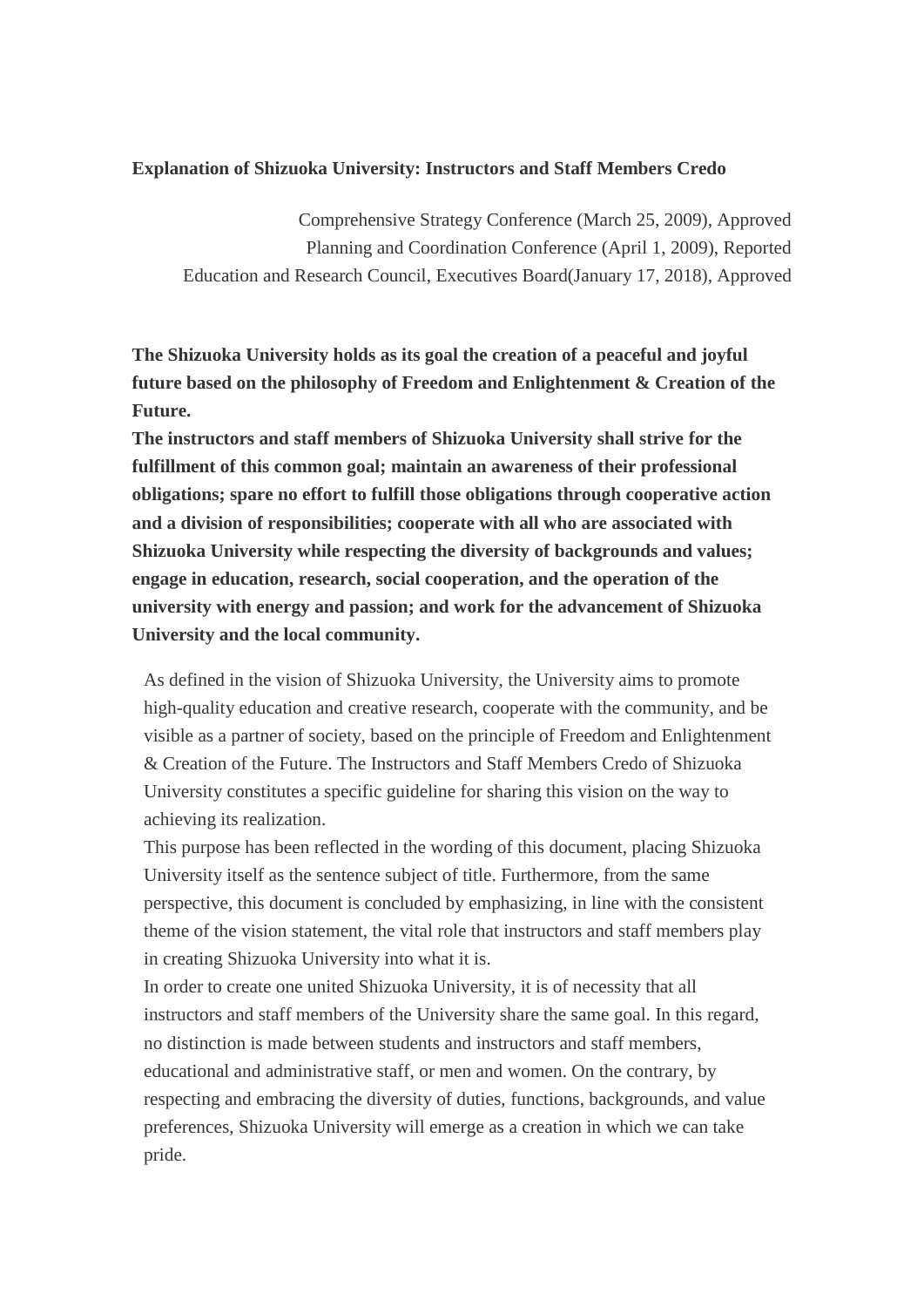Nevertheless, toward realizing the vision, the Instructors and Staff Members Credo presents issues particularly relevant to this circle of the University's constituents. In this regard, the main subject differs from the draft vision, which is meant to carry a message also for the students, and consequently is kept in a concise style. The following section presents the Instructors and Staff Members Credo, common to instructors and staff members as equal partners, which is comprised of the seven points of 1. Mindset, 2. Education, 3. Research, 4. Community cooperation, 5. Ethics 6. University operations, and 7. Conclusion.

# **1. Based on the philosophy of Freedom and Enlightenment & Creation of the Future, instructors, staff members and students shall strive to create a shared climate of mutual trust and scholarship in which each participant serves to enlighten others.**

At the foundation of the vision is the mindset of Freedom and Enlightenment in learning. As stated also in the vision, this refers to the progressive accession to the education principles of the predecessor schools\* that emphasize student initiative and espouse freedom, enlightenment and broadmindedness.

We are not looking at Freedom and Enlightenment in learning as an issue that concerns only the individual student, but have adjusted our understanding to the effect that this topic concerns everyone at the University, including instructors and staff members. Nor is the topic limited to the individual level in areas such as personality, academic ability, and capabilities, but should be understood as an issue that comes to bear in relations among students, between students and instructors and staff members, and among instructors and staff members, in the sense of forming relationships of mutual learning.

Open-mindedness and activity in the realms of education, research, cooperation with the community, and university operations, etc., begin in all cases with relationships of mutual trust and mutual learning. In this respect, the Freedom and Enlightenment can be regarded as the mindset that should be positioned as the starting point of the Instructors and Staff Members Credo.

(\*Under the old system, this refers to the former Shizuoka High School, Shizuoka Normal School, Shizuoka 2nd Normal School, Shizuoka Normal School for Youth, Hamamatsu College of Technology, (formerly, Hamamatsu Technical High School), and the Shizuoka Prefectural College of Agriculture).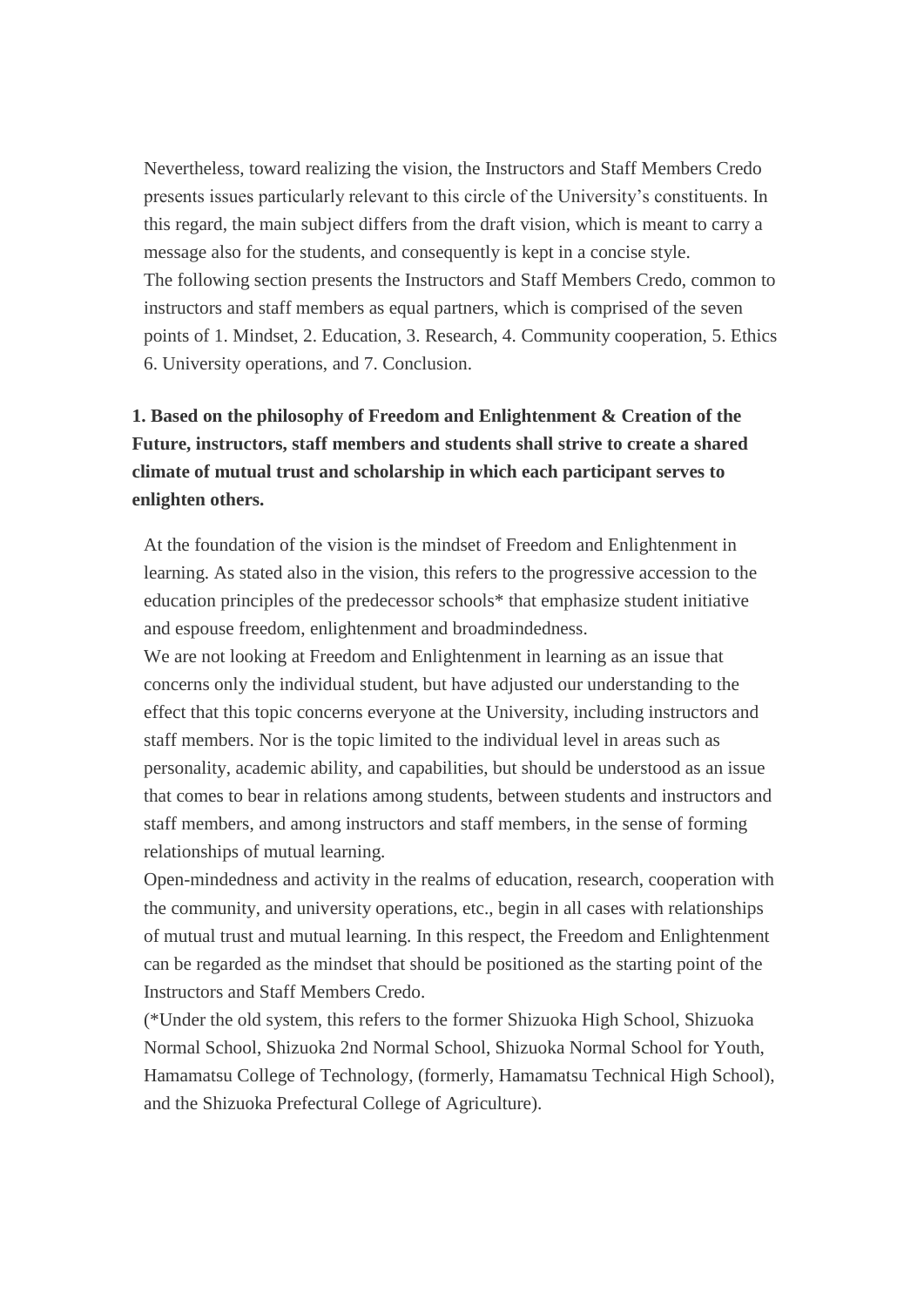## **2. While inheriting humanity's accumulated knowledge and culture, instructors and staff shall cultivate their students as educated individuals, equipped with an international outlook, highly specialized knowledge and abundant humanity.**

Our world today is built on a heritage accumulated by humankind over the course of a long history. Education is the business of adding new information to the knowledge and culture that form the core of this heritage, and conveying these to students, as well as developing students' capabilities and mentoring the formation of their individuality. The 21st century will likely see relationships based on exchange and cooperation develop on a global scale in many diverse fields, and without a doubt an array of important functions will be fulfilled by people of learning who are equipped with an international world view, specialist knowledge, and well-developed human qualities. It is an important mission of Shizuoka University to provide the highquality education for achieving this.

Aware of this mission, instructors and staff members will perform their respective duties as equal partners in close cooperation. This must be so because staff members, through their daily activities, play an essential role in the endeavor of education, even though the direct involvement in teaching and research guidance is the realm of instructors.

# **3. Instructors and staff members shall respect academic freedom, engage in a passionate pursuit of fundamental, innovative research that will enrich the future of humanity and the Earth, and strive to produce research results that will contribute to the advancement of their respective fields.**

The freedom of learning constitutes a right guaranteed in Article 23 of the Constitution of Japan. It is because of this freedom that creative research for a prosperous future becomes possible. In order to protect Earth and pass on its wealth into the hands of coming generations, progress in both fundamental and applied research fields are important. Based on this understanding, instructors of Shizuoka University are called upon to persevere in their studies in order to increase their specialist capabilities and produce research results that contribute to the progress of their respective fields. The responsibility of the University is to produce meaningful results in the various fields of research and mentor successors for the next generation by providing research guidance. To this end, for creating a fully developed research environment including the required financial basis, it is necessary for instructors and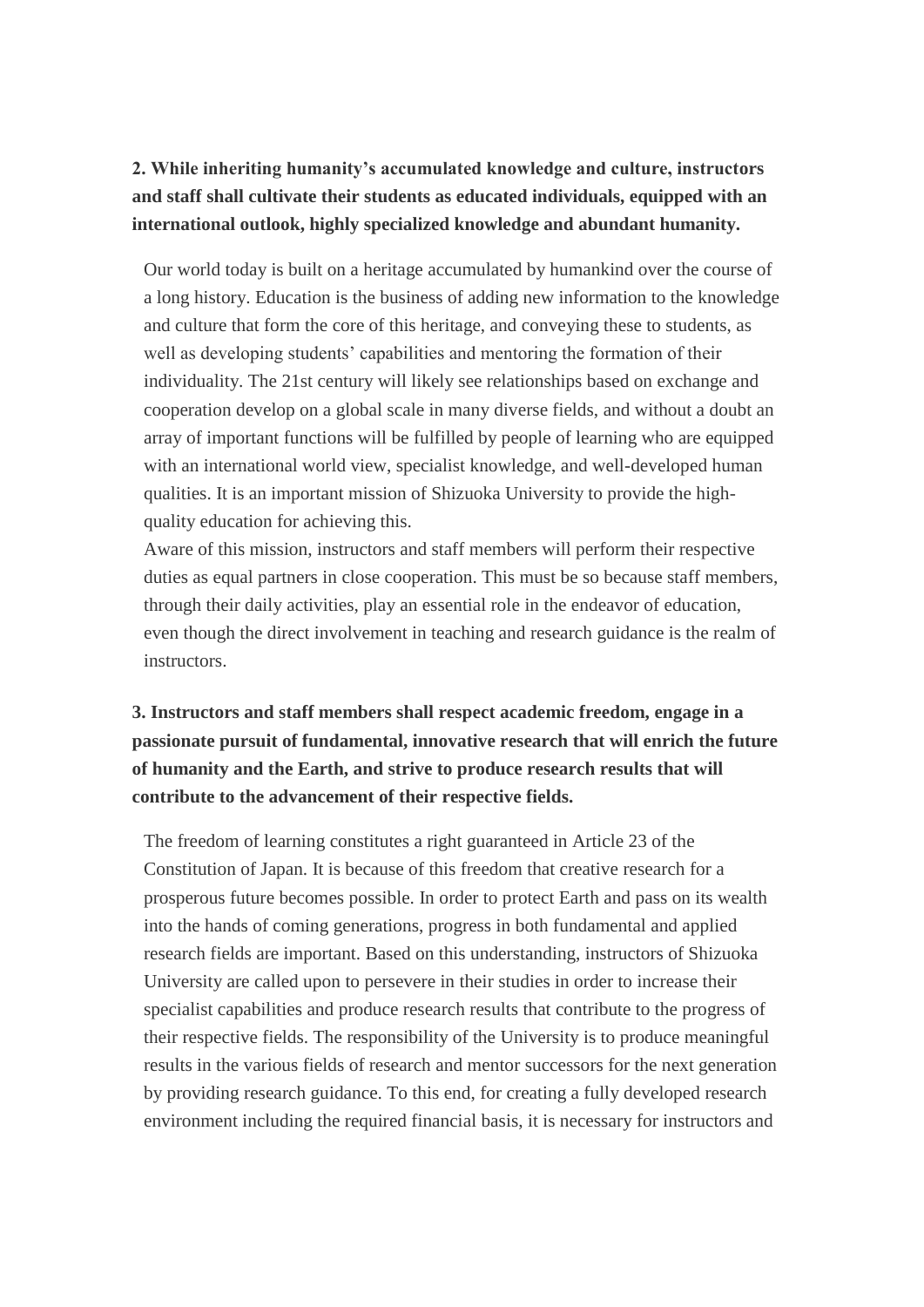staff members to create university-level cooperative frameworks and attain set objectives.

**4. Instructors and staff members shall learn from the university's natural and cultural environment, engage with the various problems facing society, and respond in a wide variety of ways to earn the trust and meet the expectations of the local community and society as a whole through active dissemination of culture and information.**

It is an important mission of the University to return research results to the community and to contribute to the community's sustainable development. This is by no-means a one-directional relationship. Accountability to the community is a true treasure trove in the sense that research will be stimulated by the formulation of new kinds of research topics and new types of workforce will be raised. In cooperation with regional communities, there is no room for the University to exercise high-handed guidance. As a member of the regional community, we are called upon to learn with humility about the region's environment and culture, engage with sincerity in issues faced by the community, and ask ourselves what functions we can fulfill for the community. Required is an attitude for us, together with the regional community, to raise a valuable workforce able to contribute to the development of society and to work with the community on problem solving.

#### **5. Instructors and staff members shall maintain high ethical standards and strive to maximize their specialist capacities through diligent study.**

Instructors and staff members must be aware of the University's social mission and highly public nature, take pride in their status as instructors and staff members of Shizuoka University, and apply themselves to their work with diligence and based on high ethical standards. Instructors and staff members of Shizuoka University must comply with laws and regulations and, among others, the Teaching Staff Code of Conduct\*.

The demanding mission stated in the Vision of Shizuoka University can be realized only if all instructors and staff members fulfill their roles to the utmost of their capabilities. Instructors and staff members are required to work constantly on selfimprovement in order to acquire highly developed expert capabilities and skills that are backed by a broad-based education.

(\*This includes the National University Corporation Shizuoka University Ethics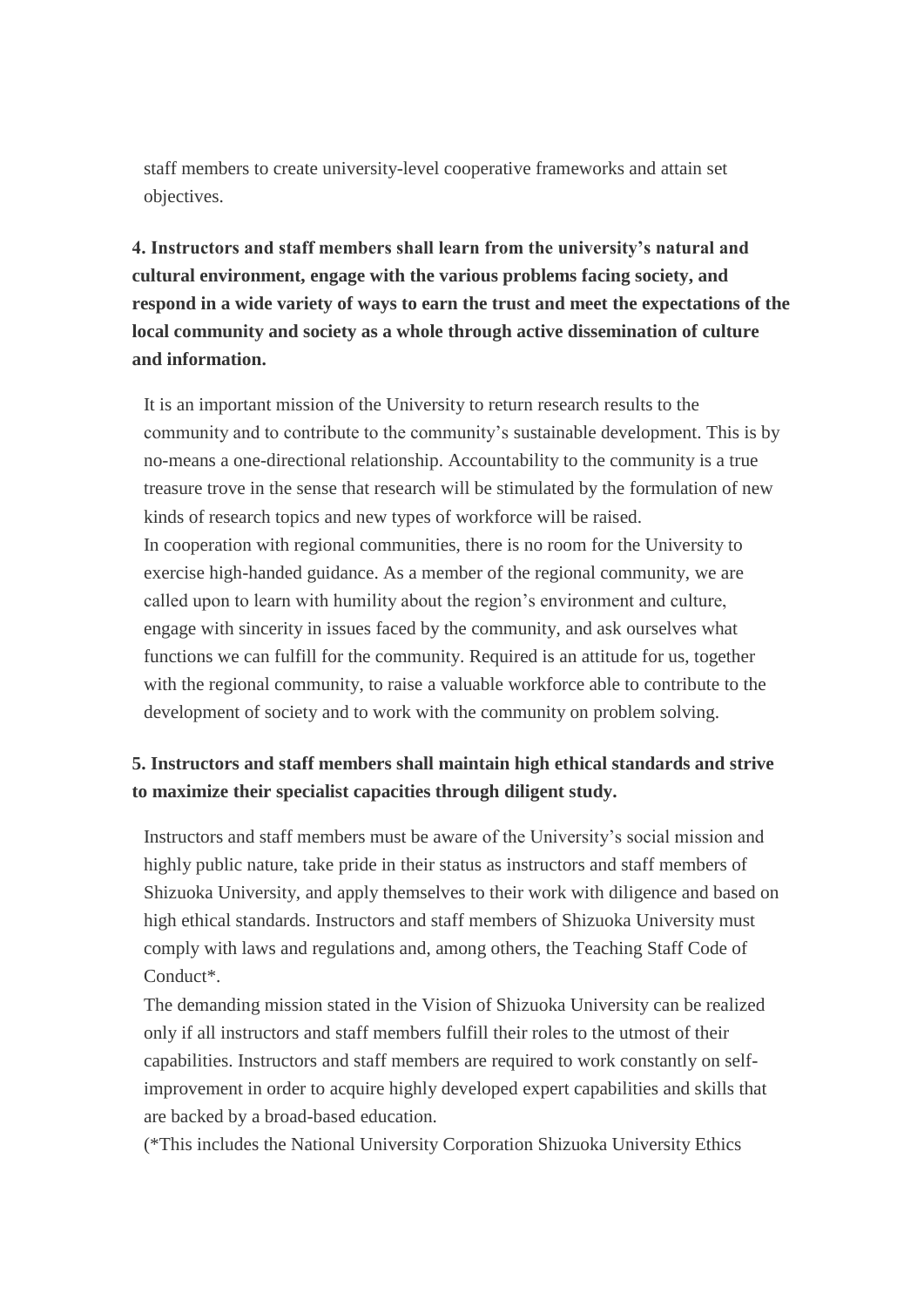Rules for Instructors and Staff Members and the Shizuoka University Code of Conduct for Researchers.)

## **6. Instructors and staff members shall respond flexibly to social changes and engage in the operations of the university with a commitment to innovation and cooperative action.**

In today's times of change, stable university operations count among the indispensable requirements for the further development of Shizuoka University as a university with a strong profile and roots in its regional locale. Instructors and staff members, who embody the future of Shizuoka University, need to respond flexibly to changes in the arrangements for university operations and changes in society overall, while raising the workforce for the next generation. Moreover, toward a common goal, instructors and staff members must exercise their creative ingenuity, use their skills to the full, cooperate with everyone involved with Shizuoka University, and proactively engage in the University's operations.

### **7. Instructors and staff members shall act with resolution to create a peaceful and joyful future.**

As set out in the foregoing, we will engage in education, research, cooperation with the community, and the running of the University's operations, predicated on Freedom and Enlightenment in learning as a mindset and committed to the highest ethical standards. All of this is meant to contribute to the Creation of the Future – a future of peace and well-being.

Society today is faced with big changes, and the circumstances and the environment of the University are changing in turn alongside them. In these times of dramatic transitions, if we were to confine ourselves to preset ideas and conventions, an unending string of difficulties would await our University.

With the mindset of Freedom and Enlightenment and a commitment to the Creation of the Future, we will enjoy tackling issues as they come up, never fearing failure and always inspired by hope and expectation. Taking crisis as a chance for growth, we will draw on our creative ingenuity in dealing with day-to-day issues.

As stated in our vision, at Shizuoka University we will nurture rich human qualities endowed with a high-minded sense of mission and inquiry, promote knowledge creation, accession, and practical application, and will make progress together with the regional community for the peace and well-being of humankind and the future of